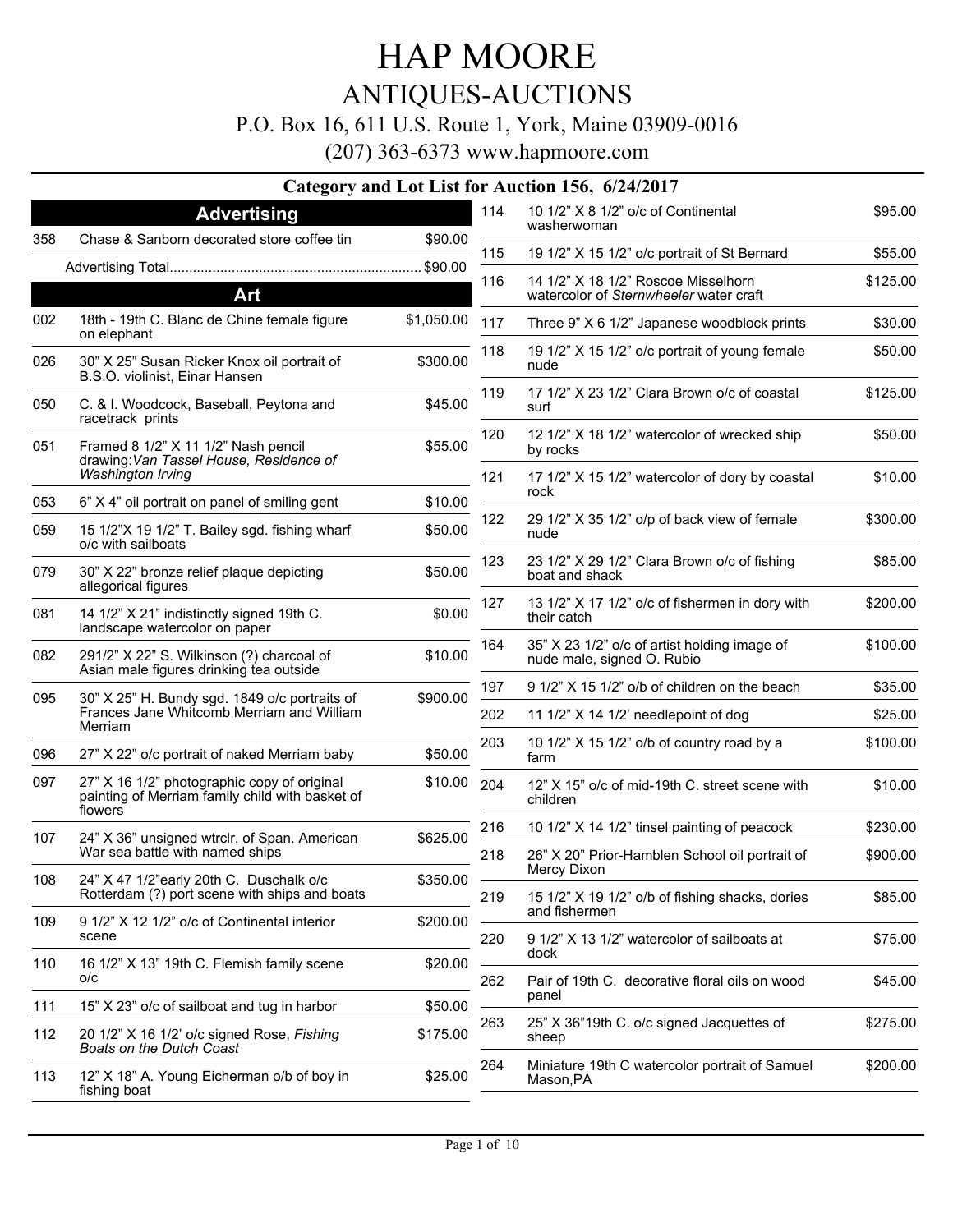### ANTIQUES-AUCTIONS

#### P.O. Box 16, 611 U.S. Route 1, York, Maine 03909-0016

|     | Category and Lot List for Auction 156, 6/24/2017                                                         |              |            |                                                                              |                     |  |  |  |
|-----|----------------------------------------------------------------------------------------------------------|--------------|------------|------------------------------------------------------------------------------|---------------------|--|--|--|
| 265 | 7 1/2" X 5 3/8" 19th C. watercolor portrait of<br>Nellie E. Mason by Eliza H. Blanchard                  | \$100.00 012 |            | 1965 reproduction picture book, John Phillips<br>1848 Mexico                 | \$150.00            |  |  |  |
| 266 | Framed 19th C. miniature portrait of a young<br>boy                                                      | \$250.00 075 |            | Lot of children's books                                                      | \$25.00             |  |  |  |
| 267 | 3 1/4" X 5 1/4" oil on panel of European street<br>scene with people                                     | \$195.00     | 093        | Book: Japanese Jingles by Mae St. John<br>Bramhall, 2nd Edition              | \$0.00              |  |  |  |
| 268 | 16" X 20" Rosa Bonheur, Paris, signed o/c of                                                             | \$900.00     | 106        | Lot of New England related books                                             | \$75.00             |  |  |  |
|     | calf by a stone wall                                                                                     |              | 161        | Lot of nautical and other books                                              | \$25.00             |  |  |  |
| 269 | 19 1/2" X 16 1/2"19th C. o/c portrait of young<br>boy                                                    | \$200.00     | 166        | Book: 1855 William Wells Brown's Sketches<br>of Places and People Abroad     | \$10.00             |  |  |  |
| 270 | 4 1/2" X 10 1/2" Daubigny landscape oil<br>painting on panel                                             | \$2,100.00   | 167        | 2 vol. 1829 Bunyan's Pilgrims Progress                                       | \$25.00             |  |  |  |
| 271 | 6 1/2" X 8 1/4" 19th C. A. Schelfhout                                                                    | \$475.00     | 168        | Lot of leather-bound books                                                   | \$25.00             |  |  |  |
|     | landscape oil on panel, Winter in Holland                                                                |              | 169        | Book: Jedidiah Morse 1789 American<br>Geography                              | \$200.00            |  |  |  |
| 307 | 30" X 40" G. T. Barnes o/c of ships at sea                                                               | \$0.00       |            |                                                                              |                     |  |  |  |
| 309 | 24" X 29" unsigned Nunzio Vayana o/b of<br>coastal rocks                                                 | \$125.00     |            | <b>Buttons</b>                                                               |                     |  |  |  |
| 310 | 8" X 9 1/2" Nunzio Vayana o/b seascape                                                                   | \$75.00      | 354        | George Washington Inaugural button                                           | \$1,800.00          |  |  |  |
| 311 | 8 1/2" X 11 1/2" Nunzio Vayana o/b dock<br>scene with boats                                              | \$100.00     |            |                                                                              |                     |  |  |  |
| 334 | 10 1/2" X 7" watercolor of Robinson Crusoe                                                               | \$125.00     |            | <b>China</b>                                                                 |                     |  |  |  |
| 335 | 9" X 12" Denny Winter abstract Ascending<br>Forms                                                        | \$100.00     | 004        | 19th C. Chinese blue and white teapot<br>(approx. 1 gal.)                    | \$505.00            |  |  |  |
| 336 | 8" X 11" William Thon ink wash 1984 abstract                                                             | \$245.00     | 005<br>041 | 18 1/2" 19th C. Nanking tea caddy<br>Lot of misc. English and American china | \$500.00<br>\$45.00 |  |  |  |
| 337 | Along the Tiber, Roma<br>9 1/2" X 13 1/2" Indistinctly signed watercolor<br>waterside landscape painting | \$0.00       | 044        | Dr. Syntax and other English china and<br>glassware                          | \$40.00             |  |  |  |
| 338 | 24" X 36" Vincent Hartgen abstract watercolor<br>Acadian Headland, Maine                                 | \$50.00      | 085        | 1906 Portland, ME Masonic Centennial 8 1/2"<br>blue and white pitcher        | \$45.00             |  |  |  |
| 339 | 27 1/2" X 21 1/2" Dewitt Hardy 1975                                                                      | \$100.00     | 129        | Fifteen early 20th C 10 1/2" Harvard plates                                  | \$90.00             |  |  |  |
|     | watercolor of two women seated by a wood<br>stove                                                        |              | 130        | Neptune and Lobersterman Royal Doulton<br>toby mugs                          | \$65.00             |  |  |  |
| 348 | 5"X 4" Peggy Bacon, 1919, etching, The<br>Dressmaker                                                     | \$250.00     | 131        | Pied Piper and Granny Royal Doulton Toby<br>mugs                             | \$25.00             |  |  |  |
| 357 | Four 11" X 15" Maine watercolor scenes by<br>the same artist                                             | \$220.00     | 132        | Old Charley, Falstaff, and Beefeater Royal<br>Doulton Toby mugs              | \$65.00             |  |  |  |
| 390 | 14 1/2" X 18" Richard Holberg watercolor of<br>farm in a landscape                                       | \$85.00      | 178        | Lot of English and Continental 19th C.<br>ceramics                           | \$75.00             |  |  |  |
|     |                                                                                                          |              | 179        | 12 1/2" Kayserzin pewter vase in floral motif                                | \$25.00             |  |  |  |
|     | <b>Books</b>                                                                                             |              | 183        | Large lot of majolica serving pieces                                         | \$175.00            |  |  |  |
| 006 | 1818 book Callimachi Cyrenaei Hymni in<br>Latin                                                          | \$5.00       | 184        | 5" diameter earthworm mocha bowl                                             | \$90.00             |  |  |  |
|     |                                                                                                          |              | 185        | 9" blue spongeware pitcher                                                   | \$125.00            |  |  |  |
|     |                                                                                                          |              |            |                                                                              |                     |  |  |  |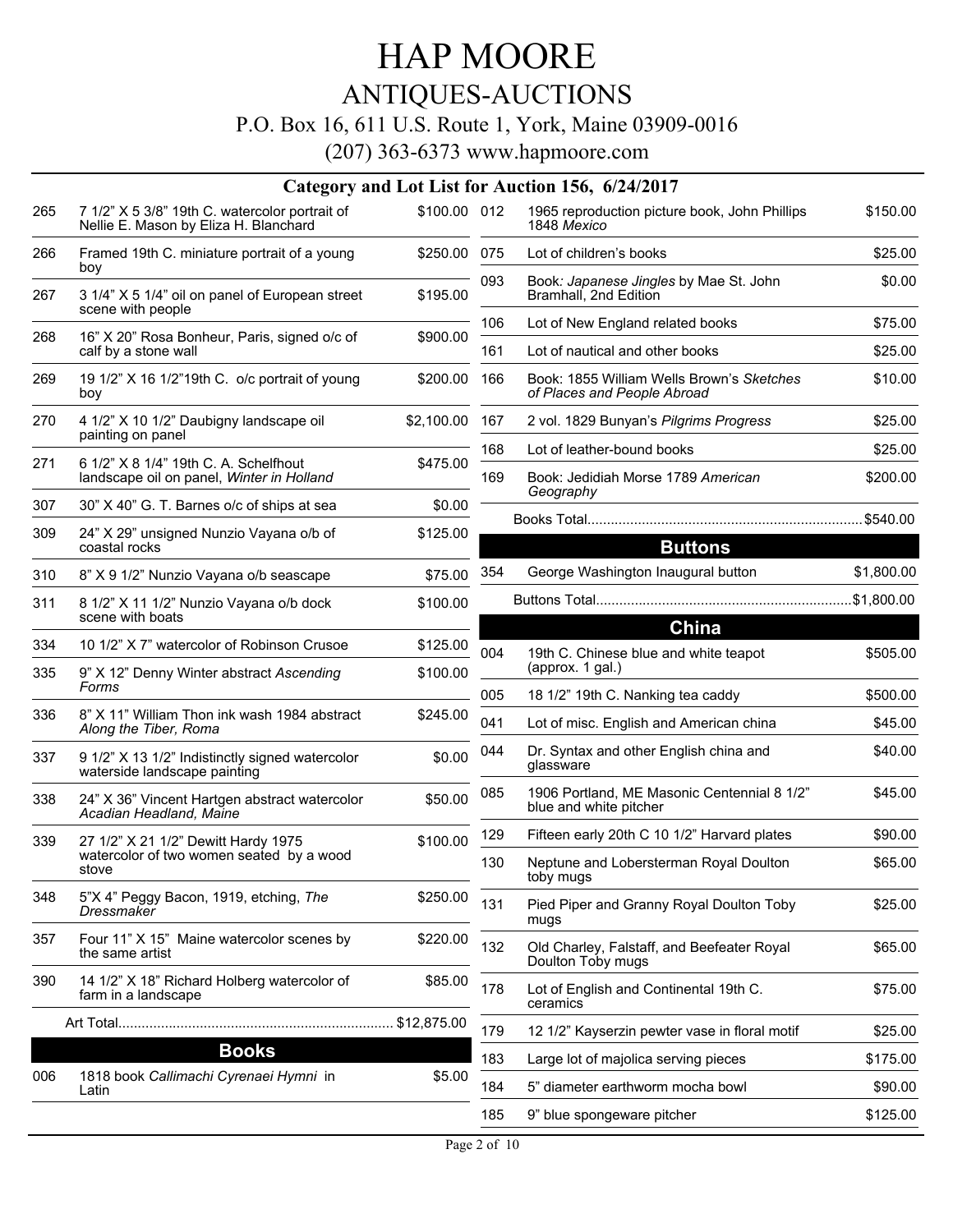# ANTIQUES-AUCTIONS

### P.O. Box 16, 611 U.S. Route 1, York, Maine 03909-0016

|     |                                                                                                                                          |             |     | Category and Lot List for Auction 156, 6/24/2017                           |          |
|-----|------------------------------------------------------------------------------------------------------------------------------------------|-------------|-----|----------------------------------------------------------------------------|----------|
| 251 | 12" X 8 1/2" Canton tureen without cover                                                                                                 | \$125.00    |     | <b>Ephemera</b>                                                            |          |
| 252 | Pair of 11" Minton blue and white covered<br>vegetable dishes                                                                            | \$20.00 010 |     | Laminated maps: 1858 Washburn of Asia and<br>1626 of Europe                | \$10.00  |
| 253 | 12" X 11" deep blue Italian ornamental basket<br>of fruit                                                                                | \$25.00 052 |     | 15 1/2" X 10" James Carter 19th C. map of<br>NΗ                            | \$205.00 |
| 254 | 17 1/2" X 15" Italian Flower Garden motif blue<br>and white platter                                                                      | \$45.00 280 |     | Lot of mainly WWII related vintage<br>newspapers                           | \$105.00 |
| 255 | 20 1/2" X 15 1/2" Asian scenery design blue<br>and white platter                                                                         | \$110.00    | 328 | Lot of Valentines                                                          | \$100.00 |
| 283 | 13" double-handled Zsolnay covered ewer                                                                                                  | \$115.00    | 367 | 1878 Dover & Foxcroft framed view and<br>photograph                        | \$150.00 |
| 284 | Pesaro animal, fish and floral bulbous vase                                                                                              | \$30.00     | 387 | Spanish American War ephemera and                                          | \$330.00 |
| 286 | Large lot of Victorian pink transfer dessert set                                                                                         | \$45.00     |     | photographs from family of Frank Demars,<br>incl. Portsmouth Police badges |          |
| 341 | Louis Philippe Sevres eight piece dinner<br>china with L.P. monogram and French family<br>provenance, incl. six soups, 15" round platter | \$0.00      |     | <b>Ethnographic</b>                                                        |          |
| 351 | E.J.D.B. apple blossom design ten piece<br>demitasse set, C. 1900                                                                        | \$120.00    | 275 | Center handle 6 1/2" X 8" diameter woven<br>Indian basket                  | \$50.00  |
| 361 | Lot of 19th C. china incl. Nippon and Old                                                                                                | \$75.00     | 276 | Tapered 12" to 8" diameter Indian basket                                   | \$100.00 |
|     | <i><u><b>Ivory</b></u></i>                                                                                                               |             | 277 | 11" diameter concave 19th C. Indian basket                                 | \$145.00 |
| 375 | Two deep flow blue Manilla platters                                                                                                      | \$225.00    |     |                                                                            |          |
|     |                                                                                                                                          |             |     | <b>Furniture</b>                                                           |          |
|     | <b>Clocks</b>                                                                                                                            |             | 058 | 18th C. pine child's chair                                                 | \$195.00 |
| 088 | Italian brass-framed carriage clock                                                                                                      | \$25.00     | 063 | 46" 18th C. pine blanket box                                               | \$200.00 |
| 089 | Cartier 2 1/2" brass-framed desk clock with<br>alarm                                                                                     | \$45.00     | 064 | 43" red blanket box with arched ends and<br>chip carving                   | \$150.00 |
| 135 | 1881 Patent Victorian shelf clock with putti                                                                                             | \$125.00    | 065 | 19th C. wing chair on ball and claw feet                                   | \$10.00  |
| 137 | Bethleham Steel 7 1/2" diameter Chelsea                                                                                                  | \$200.00    | 066 | Old green Windsor bow back side chair                                      | \$115.00 |
|     | brass ship's clock                                                                                                                       |             |     |                                                                            |          |
| 138 | 11" diameter brass-framed Observer nautical<br>clock                                                                                     | \$45.00     | 067 | 18th C. fan back Windsor side chair in old<br>black                        | \$50.00  |
| 139 | 10 1/2" diameter Smith Astral brass-framed<br>ship's clock                                                                               | \$50.00     | 068 | 18th C. banister back side chair with buttocks<br>crest                    | \$50.00  |
| 140 | 7 1/2" Chelsea brass-framed ship's bell clock                                                                                            | \$325.00    | 069 | Early 18th C. banister back rocker with                                    | \$575.00 |
| 154 | Three piece Victorian black marble clock set                                                                                             | \$200.00    |     | down-turning arms                                                          |          |
| 209 | Fancy-cased Waterbury Victorian shelf clock                                                                                              | \$25.00     | 070 | Early 19th C. one drawer stand in old red<br>stain with shaped top         | \$700.00 |
| 355 | Charles Young, York, ME, cir 1900 folk art tall<br>clock                                                                                 | \$150.00    | 071 | Early 20th C. enameled Asian armchair with<br>landscape-painted panel      | \$10.00  |
|     |                                                                                                                                          |             | 072 | 19th C. five drawer flat top mahogany writing<br>desk                      | \$25.00  |
|     |                                                                                                                                          |             | 073 | 48" X 23" 20th C. pine trestle table                                       | \$200.00 |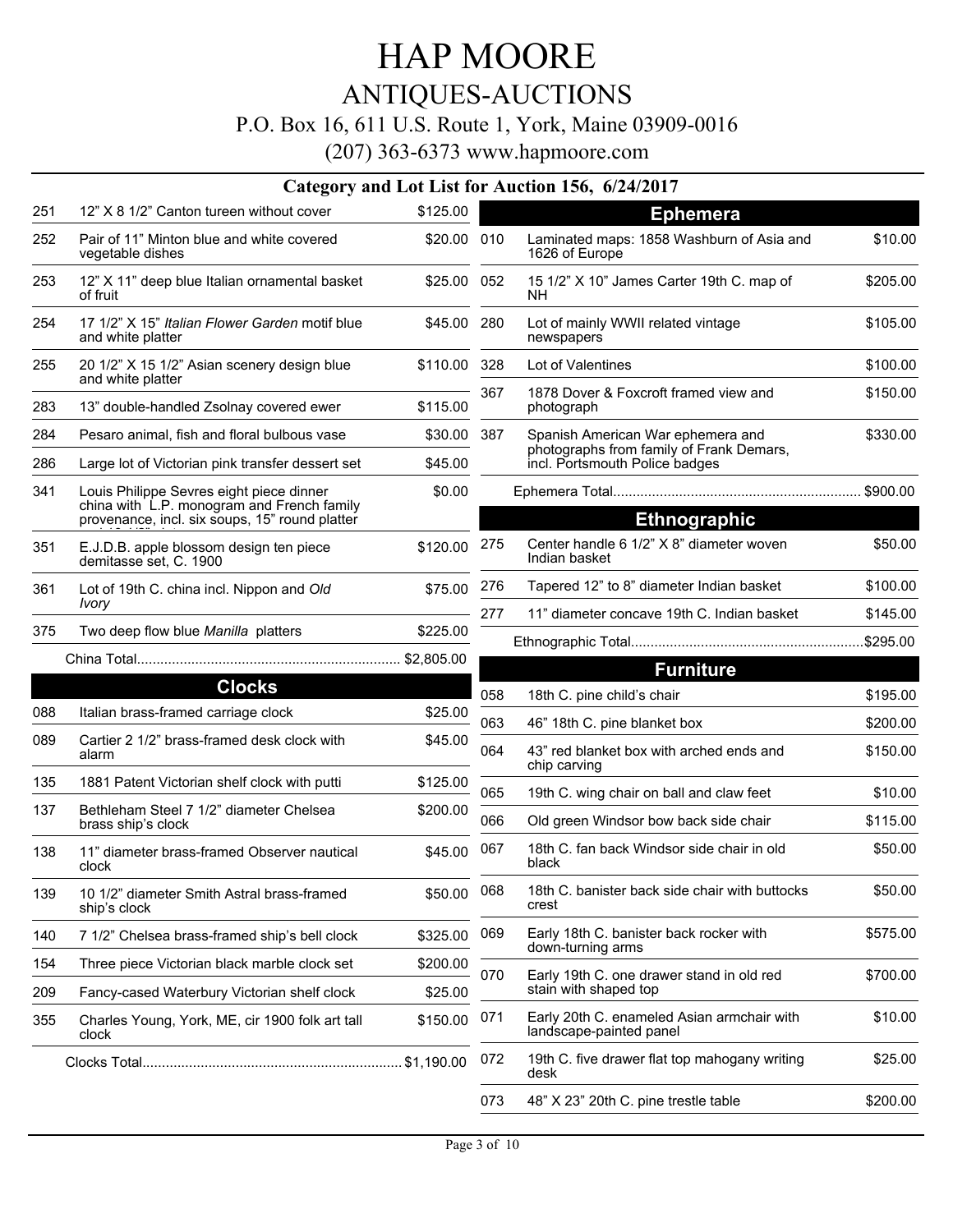### HAP MOORE ANTIQUES-AUCTIONS P.O. Box 16, 611 U.S. Route 1, York, Maine 03909-0016

|     |                                                                           |              |     | Category and Lot List for Auction 156, 6/24/2017                                  |            |
|-----|---------------------------------------------------------------------------|--------------|-----|-----------------------------------------------------------------------------------|------------|
| 074 | 20" X 16" oval pine stand on shoe feet                                    | \$100.00 297 |     | Two drawer Empire sewing stand on pedestal<br>and talon base                      | \$300.00   |
| 086 | 31 1/2" tall heavily carved marble inset Asian<br>rosewood table          | \$1,000.00   | 301 | 26 1/2 in. 19th C. blanket box on bun feet with                                   | \$225.00   |
| 092 | 46" diameter 18th C. pine hutch table                                     | \$225.00     |     | old blue underpaint                                                               |            |
| 133 | 36" old green pine storage box                                            | \$10.00      | 302 | One drawer birch stand with tapered legs                                          | \$65.00    |
| 145 | 43" sixteen drawer collector's cabinet                                    | \$200.00     | 347 | 18th C. old red tripod Maine candlestand                                          | \$850.00   |
| 199 | 34" X 22" 18th C. splay leg tavern table                                  | \$350.00     | 353 | Cir 1900 black-painted washstand/side table<br>with heart cutout splash           | \$45.00    |
| 200 | Wire fire screen, brass bucket and early brass<br>fire tools              | \$400.00     | 376 | Nine spindle early 19th C. bow back Windsor<br>side chair                         | \$185.00   |
| 201 | Steeple-top andirons and two early skimmers                               | \$25.00      | 384 | 55" X 29" heavy brass-framed mirror with                                          | \$50.00    |
| 206 | Birch tripod candle stand                                                 | \$150.00     |     | grape cluster border design                                                       |            |
| 207 | Grain-painted 19th c. wash stand                                          | \$25.00      | 385 | Primitive checkerboard table from so.<br>Berwick, ME home of Gladys Hasty Carroll | \$50.00    |
| 208 | One drawer stand with open cavity above                                   | \$125.00     | 386 | Child's miniature two drawer blanket chest                                        | \$45.00    |
| 210 | drawer<br>Fancy brass fire fender                                         | \$25.00      | 394 | Mid.-19th C. Madison Tuck (ME)<br>paint-decorated dressing table                  | \$800.00   |
| 211 | One drawer mahogany stand with finely<br>tapering legs                    | \$75.00      | 414 | Cast iron umbrella stand with deer and dog<br>ornaments                           | \$80.00    |
| 212 | Birch four drawer chest on bracket base                                   | \$225.00     | 416 | Victorian wire plant stand                                                        | \$90.00    |
| 213 | 18th C. green blanket box                                                 | \$275.00     | 430 | 36" X 26" bamboo framed, glass top coffee                                         | \$10.00    |
| 217 | Tray table with painted equestrian motif                                  | \$25.00      |     | table                                                                             |            |
| 256 | Lady's leg tripod candle stand                                            | \$275.00     |     |                                                                                   | \$9,550.00 |
| 257 | Salem mahogany four drawer chest with rope<br>columns                     | \$0.00       | 003 | <b>General</b><br>Pair of sandalwood dreamstone table screens                     | \$575.00   |
| 258 | Set of six 19th C. paint-decorated side chairs                            | \$225.00     | 013 | Signed corset busk with incised soldier figures                                   | \$160.00   |
| 272 | 25 1/2" X 20 1/2" gold leaf framed mirror                                 | \$115.00     | 021 | 7" diameter Tiffany Studios grapevine pattern<br>inkwell                          | \$330.00   |
| 273 | 18 1/2" X 15 " gold leaf framed mirror                                    | \$100.00     |     |                                                                                   |            |
| 274 | 34" X 17" gesso-framed 19th C. Continental<br>mirror with two candle cups | \$100.00     | 023 | Lot of Nikon and other cameras and<br>accessories                                 | \$65.00    |
| 290 | 18th C. PA walnut blanket box on splayed feet                             | \$125.00     | 046 | Lot of small carved Asian figures                                                 | \$10.00    |
| 291 | 18th C. 51" old green-painted blanket box                                 | \$100.00     | 047 | Lot of misc. old woodenware and baskets                                           | \$200.00   |
| 292 | 20th C. slant lid clerk's desk                                            | \$50.00      | 048 | Graduated six drawer mahogany jewelry<br>chest                                    | \$175.00   |
| 293 | Set of three inlaid mahogany nesting tables                               | \$30.00      | 049 | Lot of 19th C. accessories and straw hats                                         | \$10.00    |
| 294 | Needlepoint upholstered Victorian armchair<br>with heavy carving          | \$25.00      | 055 | 14 1/2" tall X 14 1/2" diameter old green 19th<br>C. firkin                       | \$200.00   |
| 295 | 36" Asian rosewood pedestal                                               | \$45.00      | 056 | Pair 19" brass ball top andirons                                                  | \$50.00    |
| 296 | Tapered leg one drawer stand with inlay                                   | \$50.00      | 057 | Pair 19th C. andirons with cast iron lion mask<br>motif                           | \$100.00   |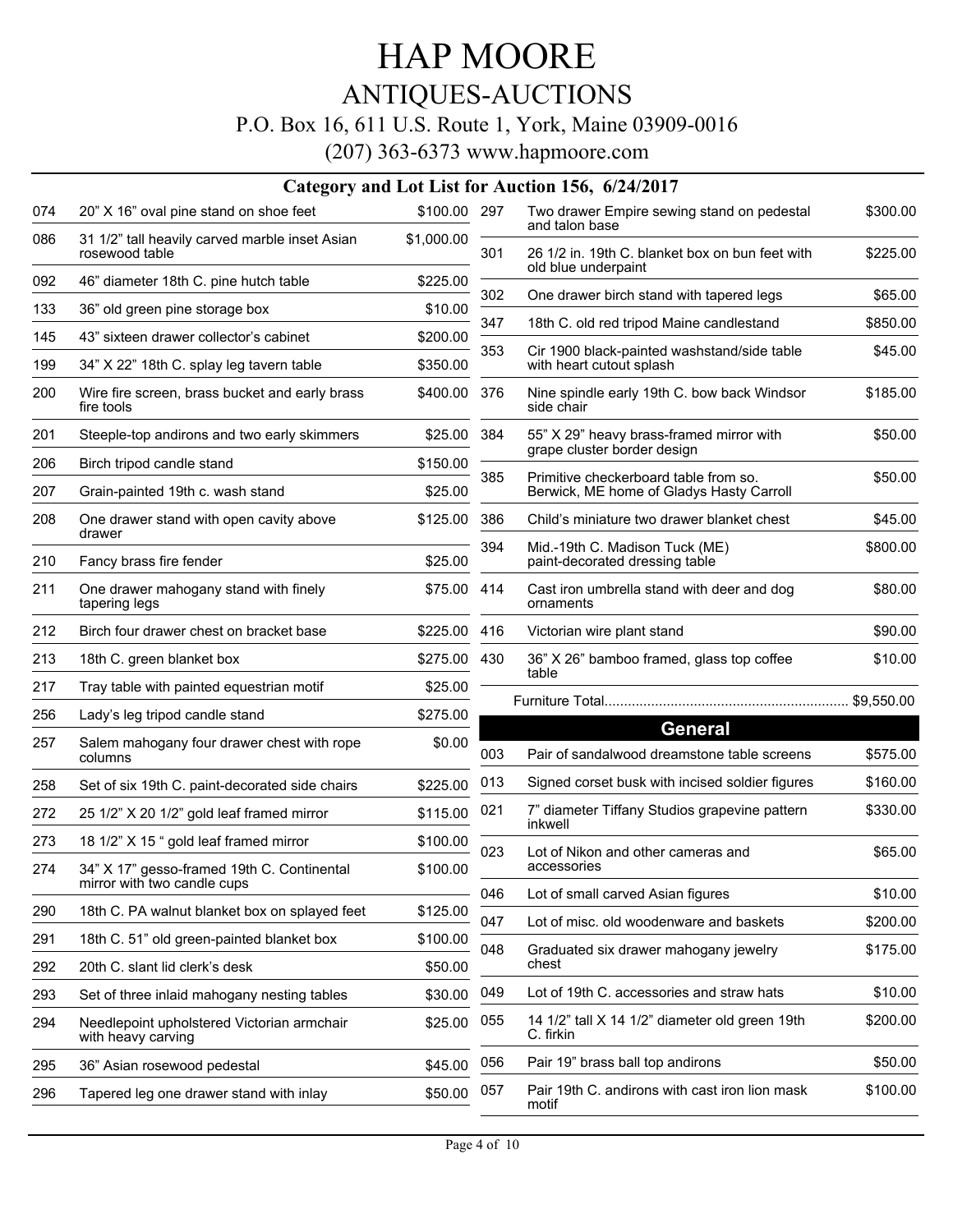### ANTIQUES-AUCTIONS

#### P.O. Box 16, 611 U.S. Route 1, York, Maine 03909-0016

|     |                                                                    |              |     | Category and Lot List for Auction 156, 6/24/2017                      |          |
|-----|--------------------------------------------------------------------|--------------|-----|-----------------------------------------------------------------------|----------|
| 090 | 7" Bali bone sculpture on wood mount                               | \$20.00 331  |     | Lot of vintage Santas                                                 | \$200.00 |
| 163 | 42" marble display pedestal                                        | \$125.00 332 |     | Lot of vintage Christmas tree ornaments                               | \$85.00  |
| 165 | Figured oak 15 1/2" X 12 1/2" X 8 1/2"<br>campaign style humidor   | \$45.00      | 344 | Old blue butter churn                                                 | \$275.00 |
| 177 | Lot of small decorative Asian accessories                          | \$225.00     | 345 | Shaker wool wheel, marked S.R., AL (Samuel<br>Ring, Alfred)           | \$50.00  |
| 186 | 19th C. Knox family, Lebanon, ME deed box<br>and ephemera          | \$160.00     | 346 | Three 19th c. wood forms for making<br>microscopes                    | \$225.00 |
| 187 | Early 19th C. covered cutlery carrier                              | \$65.00      | 356 | 19" square paint-decorated game board                                 | \$400.00 |
| 188 | Lot of six pantry boxes and woodenware                             | \$250.00     | 366 | Stuffed baby alligator ornament and metallic<br>match holders         | \$80.00  |
| 189 | Carved bird-form match holder, attrib. to John<br>Bellamy          | \$145.00     | 368 | Pewter charger, plate and measure                                     | \$75.00  |
| 192 | Minton Genevise eight piece chamber set                            | \$125.00     | 391 | 10 1/2 in. English pewter basin                                       | \$0.00   |
| 193 | Lot of misc. 19th C. table accessories                             | \$200.00     | 415 | Early English inlaid knife box                                        | \$130.00 |
| 198 | Four cast iron doorstops: ducks, cats and<br>squirrel              | \$200.00 422 |     | Victorian lady's fan with painted cupids and<br>ladies in display box | \$45.00  |
| 205 | Three part floral enameled table screen                            | \$20.00      |     |                                                                       |          |
| 222 | Compartmented Victorian jewelry box                                | \$10.00      |     | <b>Glass</b>                                                          |          |
| 243 | 13 1/2" diameter Asian brass bowl with<br>dragon and script design | \$25.00      | 018 | 8" fluted Carnival glass candy dish                                   | \$10.00  |
| 279 | Five piece Reed & Barton 19th C. pewter<br>coffee/tea set          | \$65.00      | 153 | 12" fancy cut glass bowl on ornamental three<br>putti base            | \$200.00 |
| 282 | 18th C. 18" diameter pewter charger                                | \$45.00      | 191 | Lot of small Victorian colored glass table<br>accessories             | \$150.00 |
| 285 | 12" carved and gilded ornamental cherub                            | \$135.00     | 194 | Early 19th c. clear blown glass decanter                              | \$20.00  |
| 288 | Chinese woven reed picnic basket                                   | \$10.00      | 249 | V. Merrten & Co and five other antiques<br>bottles                    | \$30.00  |
| 289 | 1910 Mills Novelty Co. five cent slot machine                      | \$600.00     | 308 | Sandwich glass clam broth master salt                                 | \$55.00  |
| 314 | 26" metallic ship weathervane from<br>Damariscotta, ME home        | \$500.00     | 312 | Westward Ho oval covered dish                                         | \$20.00  |
| 315 | 34" ornamental spread wing brass eagle                             | \$225.00 313 |     | Deep green Success to the Railroad blown<br>glass flask               | \$200.00 |
| 317 | 36" sailing ship weathervane from South<br>Boston home             | \$500.00     | 349 | Eight and five piece sets of green Venetian<br>glass cordials         | \$225.00 |
| 318 | 36" sailing boat pond model                                        | \$175.00     | 350 | Six and five piece sets of Venetian glass                             | \$120.00 |
| 319 | 42: sailing boat pond model                                        | \$175.00     |     | cordials                                                              |          |
| 320 | 36" sailboat pond model from Searsport, ME<br>family               | \$50.00      | 359 | Two 19th C. deep green bottles                                        | \$20.00  |
| 326 | Small lot of sewing notions                                        | \$85.00      | 360 | Lot of misc. Victorian glass and china                                | \$45.00  |
| 327 | Lot of lady's vintage fans and purses                              | \$425.00     |     |                                                                       |          |
| 330 | Lot of small vintage decorated paper, metallic                     | \$400.00     |     | <b>Jewelry</b>                                                        |          |
|     | and glass gift boxes                                               |              | 028 | Large lot of costume jewelry                                          | \$325.00 |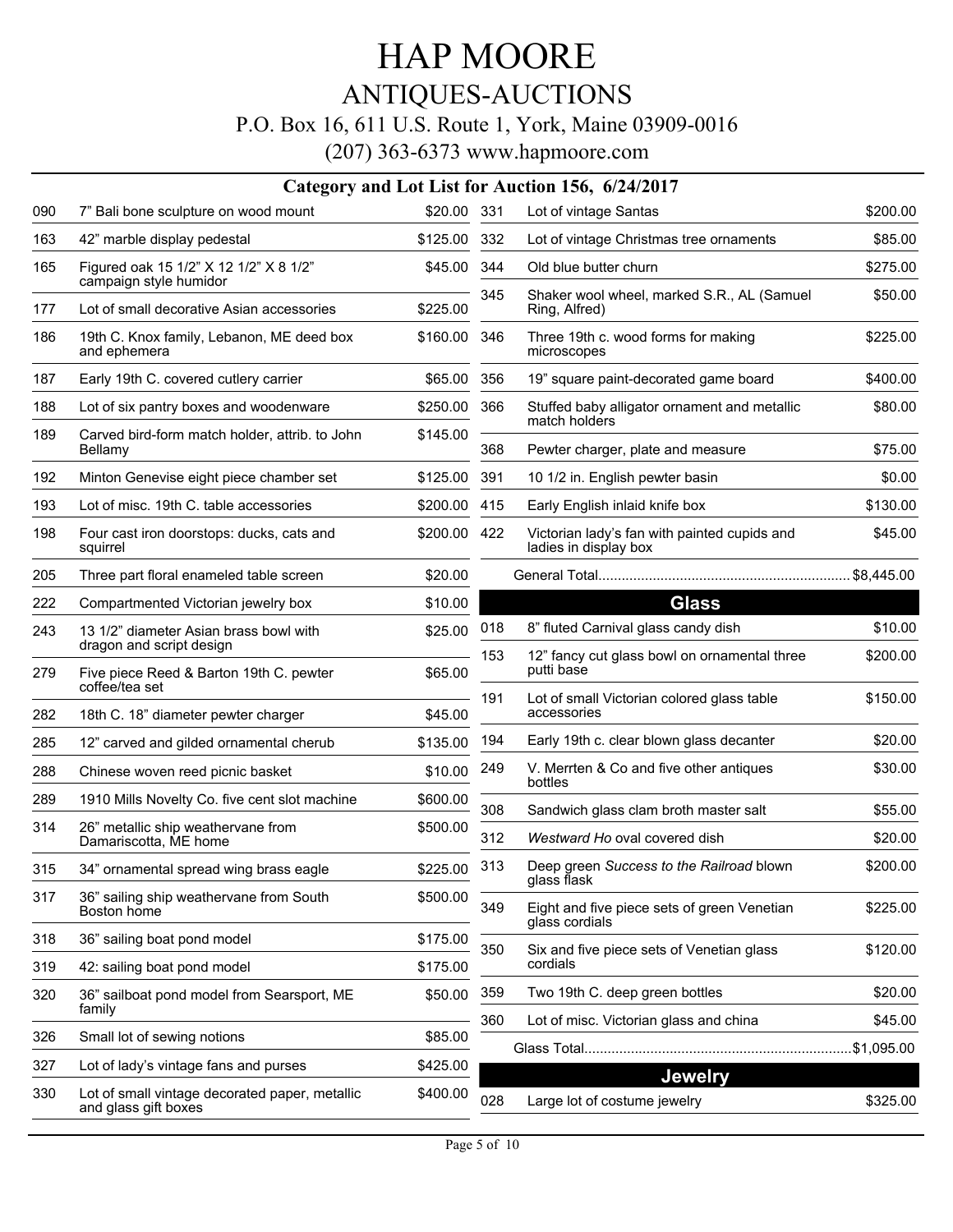### ANTIQUES-AUCTIONS

#### P.O. Box 16, 611 U.S. Route 1, York, Maine 03909-0016

|     |                                                                    |              |     | Category and Lot List for Auction 156, 6/24/2017                      |          |
|-----|--------------------------------------------------------------------|--------------|-----|-----------------------------------------------------------------------|----------|
| 029 | Lot of Southwest sterling jewelry                                  | \$175.00 412 |     | Lot of mixed gold and sterling jewelry                                | \$205.00 |
| 030 | Lot of sterling jewelry                                            | \$155.00     | 413 | Lot of costume jewelry                                                | \$35.00  |
| 031 | Mixed gold jewelry lot                                             | \$1,250.00   | 427 | Lady's 14k, sapphire and diamond ring                                 | \$225.00 |
| 076 | Lot of mixed gold and sterling jewelry                             | \$240.00     | 428 | Lady's 14k white gold diamond ring                                    | \$200.00 |
| 094 | Lot of mixed gold and sterling jewelry                             | \$665.00     | 429 | Lot of two 14k and one gold-filled lady's rings                       | \$110.00 |
| 099 | Patek Philippe 18k man's watch with 14k<br>band, Ser. #727719      | \$2,500.00   |     |                                                                       |          |
| 100 | 14k Movado man's wristwatch, Ser. #474204                          | \$190.00     |     | <b>Lighting</b>                                                       |          |
| 101 | Gold tone Universal Chronometer man's                              | \$1,300.00   | 020 | 10" Art Deco female figural night light                               | \$225.00 |
|     | wristwatch                                                         |              | 060 | Eight panel green slag glass table lamp                               | \$150.00 |
| 102 | Universal stainless steel chronometer man's<br>wristwatch          | \$1,225.00   | 061 | Four panel mission style green slag glass<br>table lamp               | \$155.00 |
| 103 | Hamilton 14k Thinomatic man's wristwatch                           | \$290.00     | 077 | Jeweled hanging light fixture                                         | \$315.00 |
| 104 | Waltham 14k man's wristwatch                                       | \$90.00      | 080 | 33" cast iron architectural eight glass panel<br>post lantern         | \$45.00  |
| 105 | Waltham 14k man's wristwatch, Ser. #<br>626749                     | \$50.00      | 083 | 17" cloisonné lamp with distinctive handles                           | \$50.00  |
| 128 | Lady's 14k white gold and diamond Girard -<br>Perrigaux wristwatch | \$250.00     | 084 | Pair of very fancy 19" brass grape and leaf<br>three light candelabra | \$75.00  |
| 175 | Small lot of older costume jewelry                                 | \$85.00      | 134 | Pair of 20 1/2" sculptured alabaster urns                             | \$250.00 |
| 176 | Gold-filled pocket watch and sterling silver                       | \$145.00     | 144 | Victorian girandole set                                               | \$85.00  |
|     | jewelry                                                            |              | 155 | Alabaster floor lamp                                                  | \$200.00 |
| 240 | Lot of mixed gold and stering jewelry                              | \$330.00     | 160 | 13" Satsuma table lamp                                                | \$30.00  |
| 244 | Lot of misc. estate and costume jewelry                            | \$95.00      | 171 | Five early 20th C. hanging bulbous Italian                            | \$450.00 |
| 303 | Lot of costume jewelry                                             | \$2,700.00   |     | light fixtures                                                        |          |
| 304 | Lot of sterling jewelry                                            | \$165.00     | 173 | 14" Arts & Crafts brass lamp with lily pads                           | \$160.00 |
| 305 | Lot of mixed gold jewelry                                          | \$750.00     | 190 | Lot of 19th C. brass candlesticks                                     | \$25.00  |
| 306 | Girard Perregaux watch                                             | \$45.00      | 214 | Two architectural and one hand lantern                                | \$150.00 |
| 329 | Lot of Victorian and other costume jewelry                         | \$750.00     | 372 | 36" architectural lantern                                             | \$100.00 |
| 333 | Lot of mixed gold and sterling jewelry                             | \$500.00     | 373 | Two brass skater's lanterns                                           | \$75.00  |
| 365 | Columbus and Elgin gold-filled pocket<br>watches                   | \$150.00     | 374 | Two Dietz railroad lanterns                                           | \$25.00  |
| 382 | Kenneth Lane and other designer and better                         | \$155.00     |     |                                                                       |          |
|     | costume jewelry                                                    |              |     | <b>Marine</b>                                                         |          |
| 383 | Lot of three lady's sterling rings                                 | \$25.00      | 124 | Bronze shipbuilder's plaque, Bethleham Steel<br>1968 Hull No 4613     | \$65.00  |
| 400 | Gold charm bracelet                                                | \$430.00     | 125 | 10" X 15" bronze shipbuilder's plaque,                                | \$75.00  |
| 401 | Lot of mixed gold, sterling and costume                            | \$425.00     |     | Sparrow's Pt., MD                                                     |          |
|     | jewelry                                                            |              | 141 | Robinson/Evershed 43" Powerotor nautical<br>telegraph                 | \$600.00 |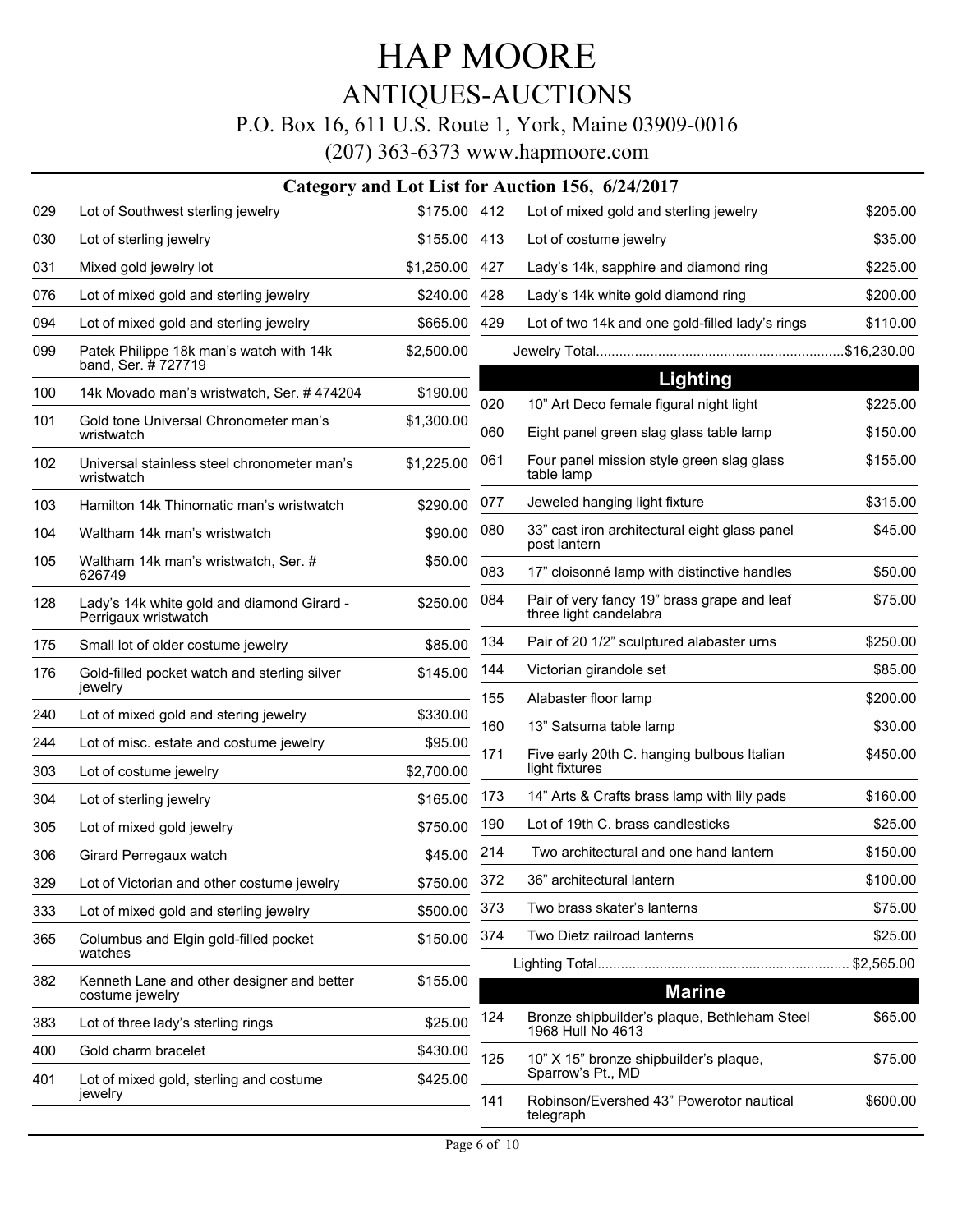# ANTIQUES-AUCTIONS

### P.O. Box 16, 611 U.S. Route 1, York, Maine 03909-0016

|     | Category and Lot List for Auction 156, 6/24/2017                            |              |     |                                                                                                            |          |  |  |
|-----|-----------------------------------------------------------------------------|--------------|-----|------------------------------------------------------------------------------------------------------------|----------|--|--|
| 142 | Brass-framed Ritchie, Boston nautical<br>compass                            | \$350.00 024 |     | Album of 1930 - 1950's Einar Hansen B.S.O.<br>professional photographs including other<br>famous musicians | \$100.00 |  |  |
| 143 | 11 1/2" standing sailor cast iron doorstop                                  | \$90.00      | 025 | Large lot of B.S.O. 1930 - 1950's musician                                                                 | \$85.00  |  |  |
| 146 | R. C. Murhay 20" brass Lampads #1589<br>anchor lantern                      | \$200.00     |     | photographs and ephemera                                                                                   |          |  |  |
| 147 | 21" Pray & co. Lampads #1700 brass nautical                                 | \$250.00     | 054 | 1/6 plate daguerreotype of young man                                                                       | \$100.00 |  |  |
|     | lantern                                                                     |              | 389 | 1/4 plate tintype of 19th C. sailor                                                                        | \$150.00 |  |  |
| 148 | Bergen Nautik binnacle                                                      | \$175.00     |     |                                                                                                            |          |  |  |
| 149 | Huson boxed sextant                                                         | \$125.00     |     | <b>Postcards</b>                                                                                           |          |  |  |
| 150 | 15 1/2" two draw nautical telescope                                         | \$25.00      | 008 | Lot of early 20th C. European postcards                                                                    | \$45.00  |  |  |
| 151 | 24" diameter USS Hornet brass ship's wheel                                  | \$400.00     | 091 | Large primarily American postcard album                                                                    | \$110.00 |  |  |
| 152 | 20 1/2" brass framed nautical porthole                                      | \$175.00     | 388 | Post card album of Portsmouth and other<br>early 20th C. cards                                             | \$155.00 |  |  |
| 156 | 31" Eight spoke ship's wheel on 35" heavy<br>brass floor mount              | \$450.00     |     |                                                                                                            |          |  |  |
| 159 | Nautical brass lot:: propeller, speaking tube                               | \$75.00      |     | <b>Pottery</b>                                                                                             |          |  |  |
|     | and pair of brass ornamental anchors                                        |              | 035 | 5 1/2" diameter mottled green Scheier bowl                                                                 | \$155.00 |  |  |
| 162 | Coubro & Scrutton Ltd. table compass                                        | \$125.00     | 036 | 4 3/4" diameter mottled blue Scheier bowl                                                                  | \$140.00 |  |  |
| 221 | W. W. Boes Co. Astro marine compass                                         | \$100.00     | 037 | 5 3/4" diameter tan Scheier shallow bowl                                                                   | \$120.00 |  |  |
| 321 | Mid-19th C. E. S. Ritchie boxed compass                                     | \$50.00      | 038 | 5 1/2" and 3" Scheier blue bowls                                                                           | \$90.00  |  |  |
|     |                                                                             |              | 039 | Titian ware plates                                                                                         | \$10.00  |  |  |
|     | <b>Military</b>                                                             |              | 040 | Lot of four 19th C. child's mugs                                                                           | \$220.00 |  |  |
| 136 | Three Russian and two American naval caps                                   | \$50.00      | 042 | Upchurch sgd. and another pottery vase                                                                     | \$20.00  |  |  |
| 281 | Military leather shoot pouch, powder horn and<br>whale oil lamp filler      | \$200.00     | 043 | Three pieces of early American and other<br>pottery                                                        | \$975.00 |  |  |
| 287 | 24 1/2" Winchester large caliber shell                                      | \$20.00      | 045 | Small lot of 19th C. molded plaster Italian                                                                | \$105.00 |  |  |
|     |                                                                             |              |     | plaques                                                                                                    |          |  |  |
|     | <b>Musical</b>                                                              |              | 158 | Pair of Zanesville glazed ceramic tiles with<br>man and woman on shore                                     | \$35.00  |  |  |
| 017 | 50th and 75th anniversary B.S.O. medals,<br>marked Einar Hansen             | \$50.00      | 195 | American pottery lot, incl. two gal. Norton<br>decorated crock                                             | \$85.00  |  |  |
| 022 | Jan Williams clarinet                                                       | \$20.00      | 196 | 11 1/2" Nippon and another Asian vase                                                                      | \$100.00 |  |  |
| 172 | 19th C. 13" brass hide-covered drum                                         | \$5.00       | 362 | Lot of misc. decorated blue table pottery                                                                  | \$55.00  |  |  |
| 381 | Large collection of the compositions and                                    | \$50.00      |     |                                                                                                            | \$70.00  |  |  |
|     | manuscripts of 1925-1965 B.S.O. first<br>violinist, Einar Hansen            |              | 369 | Charlestown one gallon pottery jug                                                                         |          |  |  |
|     |                                                                             |              | 371 | Ottman Bros. blue-decorated crock                                                                          | \$85.00  |  |  |
|     | Photography                                                                 |              | 435 | 2 German steins                                                                                            | \$250.00 |  |  |
| 016 | Framed photograph of Johannes Brahms and<br>group photos of other musicians | \$125.00     |     |                                                                                                            |          |  |  |
|     |                                                                             |              |     |                                                                                                            |          |  |  |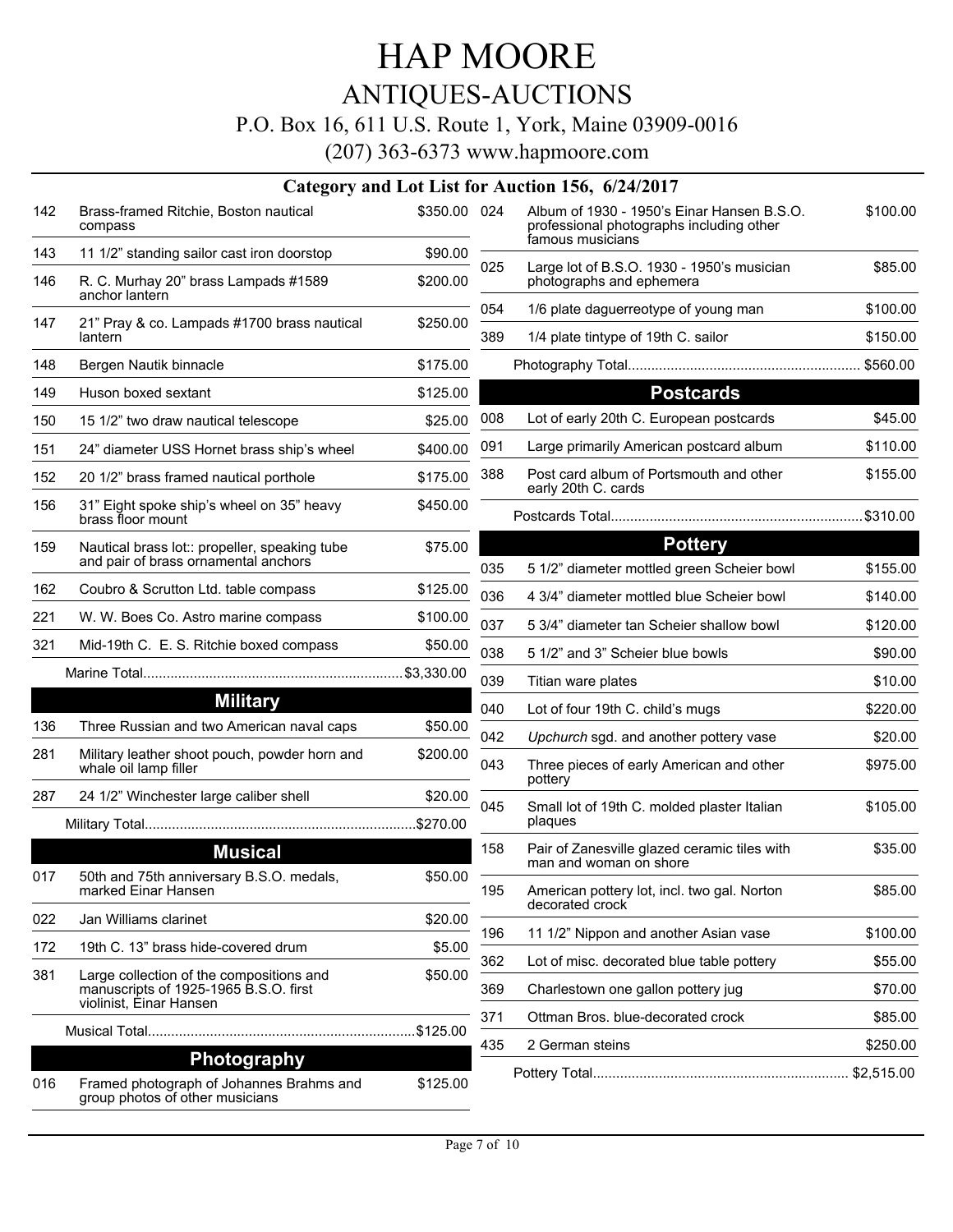### HAP MOORE ANTIQUES-AUCTIONS P.O. Box 16, 611 U.S. Route 1, York, Maine 03909-0016

|     |                                                               |              |     | Category and Lot List for Auction 156, 6/24/2017                                                    |            |
|-----|---------------------------------------------------------------|--------------|-----|-----------------------------------------------------------------------------------------------------|------------|
| 062 | <b>Rugs</b><br>24" X 39" hooked rug of man and woman in       | \$400.00     | 340 | 9" X 9" Inuit stone sculpture of native holding<br>seal, mounted on wood with presentation<br>plate | \$175.00   |
|     | sleigh                                                        |              |     |                                                                                                     |            |
| 225 | 64" square geometric hooked rug                               | \$100.00     | 392 | Elizabeth Wadleigh Leary bronze sculpture of<br>a horse                                             | \$100.00   |
| 226 | 58" X 21" hooked rug with bluebird and nest                   | \$325.00     |     |                                                                                                     |            |
| 227 | 68" X 25" flower and vine hooked rug                          | \$50.00      |     | <b>Silver</b>                                                                                       |            |
| 228 | 58" X 22" flower basket hooked rug                            | \$450.00     | 007 | Small lot of sterling tableware                                                                     | \$220.00   |
| 229 | 38" square compass point design hooked rug                    | \$350.00     | 019 | 9' Gorham B.S.O. sterling presentation bowl                                                         | \$340.00   |
| 230 | 45" square geometric hooked rug                               | \$135.00     | 032 | Large lot of sterling flatware and accessories                                                      | \$920.00   |
| 231 | 47" X 40" Bokhara scatter rug                                 | \$75.00      | 033 | Large lot of silver-plated flatware                                                                 | \$250.00   |
| 232 | 78" X 38" oriental rug                                        | \$275.00     | 034 | Lot of coin silver spoons                                                                           | \$320.00   |
| 233 | 54" X 38" oriental scatter rug                                | \$200.00     | 078 | Glass inkwell on 5 1/2 in. diam. sterling base                                                      | \$155.00   |
| 234 | 78" X 44" Caucasian oriental rug                              | \$100.00     | 098 | Small lot of sterling flatware                                                                      | \$100.00   |
| 236 | 16'2" X 7' oriental rug                                       | \$630.00     | 126 | Set of Gorham sterling flatware                                                                     | \$735.00   |
| 237 | 8'10" X 5'2" oriental rug                                     | \$100.00     | 180 | Lot of silver dresser items and accessories                                                         | \$140.00   |
| 238 | 6'4" X 4'1" oriental rug                                      | \$90.00      | 181 | Lot of silver-plated table accessories                                                              | \$55.00    |
| 239 | 7'7" X 4'4" oriental rug                                      | \$250.00     | 182 | Sterling and coin flatware and sterling<br>accessories                                              | \$585.00   |
| 298 | 60" X 46" oriental scatter rug with birds                     | \$325.00     | 241 | Lot of sterling Wallace flatware with                                                               | \$575.00   |
| 300 | 6'7" X 4'5" oriental rug                                      | \$50.00      |     | silver-plated knives                                                                                |            |
| 325 | 19" X 37" farmhouse in landscape hooked rug                   | \$300.00     | 242 | Lot of silver-plated flatware                                                                       | \$25.00    |
|     |                                                               |              | 245 | Lot of misc. sterling and coin silver flatware<br>and accessories                                   | \$525.00   |
|     | <b>Scientific</b>                                             |              | 246 | 18 1/2" sterling serving tray                                                                       | \$750.00   |
| 322 | I. T. Cutts Sutton, London, single draw brass<br>telescope    | \$50.00      | 247 | Three piece Gorham sterling tea set                                                                 | \$620.00   |
| 323 | Single draw brass telescope with night shade                  | \$125.00 248 |     | 11 1/2" diameter sterling golf presentation<br>plate                                                | \$250.00   |
|     | 324 Single draw brass telescope with night shade              | \$100.00     | 250 | Set of sterling International sterling flatware                                                     | \$1,150.00 |
|     |                                                               | \$275.00     | 278 | Five piece Reed & Barton Sulgrade Manor                                                             | \$180.00   |
|     | sculpture                                                     |              |     | silver-plated coffee/tea set on tray                                                                |            |
| 001 | 6" X 6" X 5 1/2" Kylin 19th C. Asian stone seal               | \$375.00     | 342 | Six piece E. Loundes silver tea/coffee set                                                          | \$3,200.00 |
| 011 | Indistinctly marked 8 3/4" Inuit stone sculpture<br>of Eskimo | \$100.00     | 352 | 22" silver-plated chased serving tray with<br>ivory handles                                         | \$25.00    |
| 014 | Signed L. Gregoire 14 1/2" bronze sculpture<br>of Mozart      | \$105.00     | 363 | Lot of fifteen early coin silver spoons                                                             | \$150.00   |
| 015 | Mounted sculpted heads of Einar and Kathe                     | \$0.00       | 377 | Set of Towle Chippendale sterling flatware                                                          | \$730.00   |
|     | Hansen                                                        |              | 378 | Lot of misc. sterling serving utensils                                                              | \$225.00   |
| 157 | 12" X 8" ornamental bronze cat                                | \$300.00     |     |                                                                                                     |            |